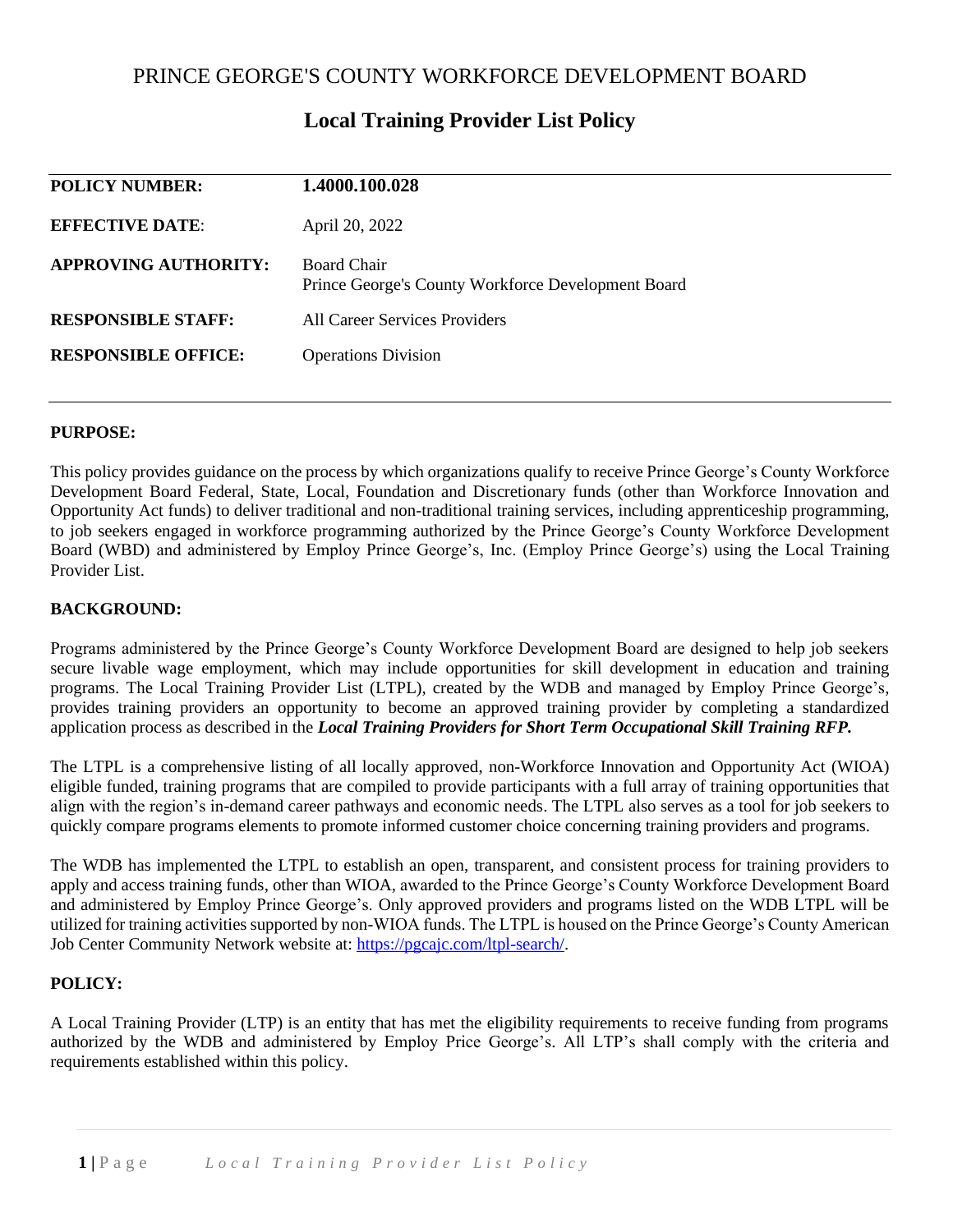### **Local Training Provider Requirements**

All training providers must meet the following criteria for their training programs to be eligible for inclusion on the LTPL.

- 1. Qualify as one of the following:
	- a. Institution of higher education that provides a program of training that leads to a recognized postsecondary credential
	- b. Entity that carries out apprenticeship programming
	- c. Public or private training provider, including community-based organizations, labor organizations, employers, and faith-based entities
	- d. Provider of adult education and literacy activities, if such activities are provided concurrently or in combination with other training services
- 2. Is a legal entity
- 3. Is registered or licensed by the appropriate governing board or agency prior to applying for the LTPL
- 4. Has the ability to do all of the following:
	- a. Offer programs that lead to recognized credentials, certifications or demonstrated skills attainment
	- b. Meet the needs of local employers and participants
	- c. Service individuals with barriers to employment
- 5. Have a refund policy specifying when refunds for tuition will be allowed
- 6. Have a written grievance policy for students to file complaints within an organization against faculty, staff, or other employees
- 7. Comply with all applicable non-discrimination and equal opportunity provisions

LTP's must complete one of the following scenarios to be eligible for inclusion on the LTPL.

#### **Scenario One: Training Provider who is not active on a state Eligible Training Provider List (ETPL)**

- 1. Review the *Local Training Providers for Short Term Occupational Skill Training RFP*, create an account in the Employ Prince George's online grant portal, complete and submit **Phase I** of the response package via the Employ Prince George's online grant portal. The following information is required:
	- a. Organization Information
		- i. Organization Name
		- ii. Organization Type
		- iii. Tax ID
		- iv. Address
		- v. Website
	- b. Organization Details
		- i. Fiscal Contact (if applicable)
		- ii. Organization Contacts
	- c. Experience
	- d. Authorizations
	- e. Attachments: key forms and financial documents
- 2. The WDB has authorized Employ Prince George's Board Staff to internally review and evaluate **Phase I**  applications for content and completion. Training Providers who submit a satisfactory **Phase I** application will receive an invitation by email to complete **Phase II** of the response package. **Phase II** of the application collects information that is specific to each individual program that the training provider seeks to place on the LTPL. Therefore, **Phase II** application will be completed for each training program individually, which could result in multiple **Phase II** applications for the same training provider. Each program submitted for consideration under the **Phase II** application will be assessed, scored, approved or rejected separately based on the information received. The following information is required:
	- a. Organization Information
	- b. Key Contacts
	- c. Program Elements
		- i. Program Name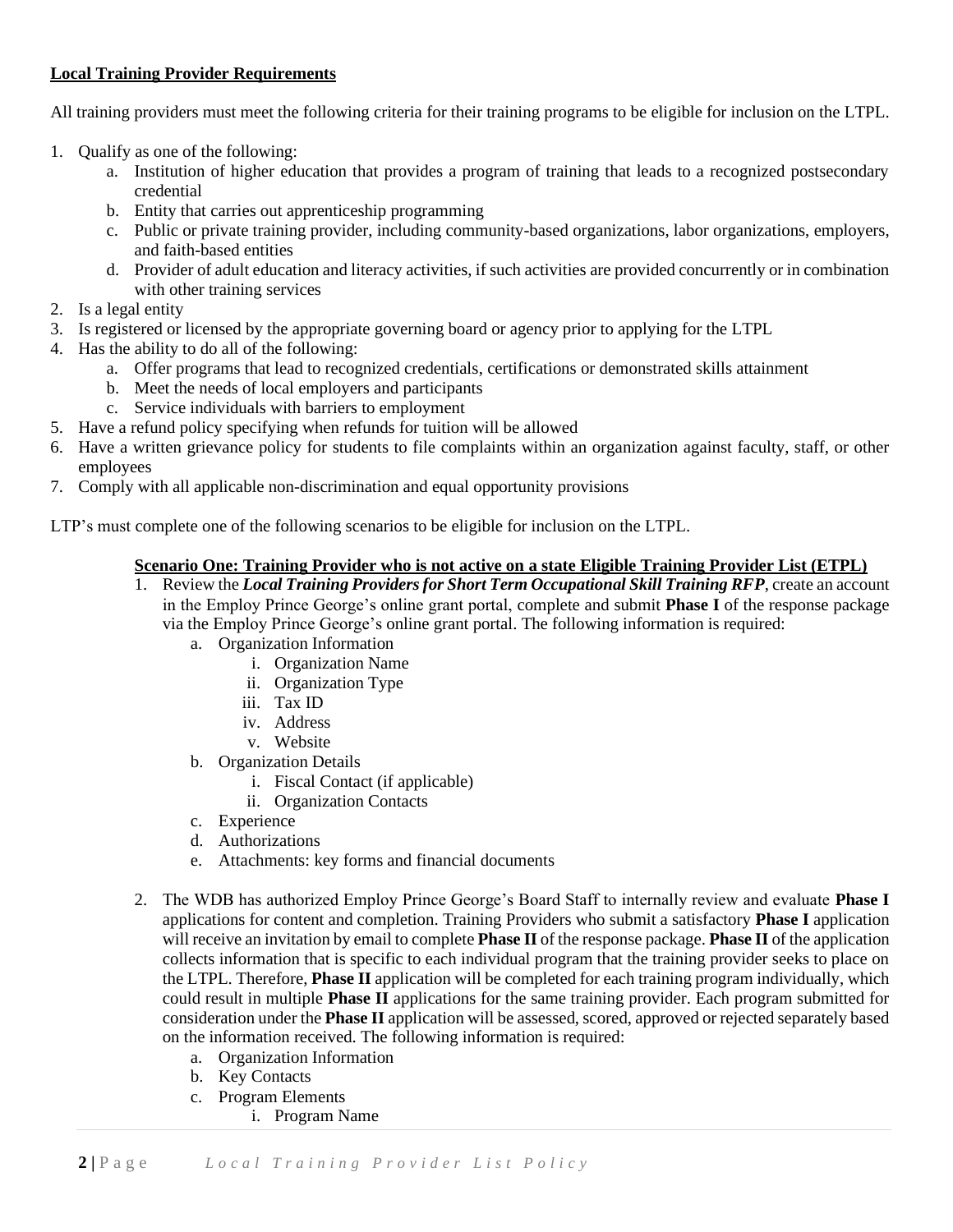- ii. Program Description
- iii. Business Partners (if applicable)
- iv. Program Format
- v. Accreditations
- vi. Credentials
- d. Program Pricing
	- i. FAFSA/Pell Eligibility
	- ii. Tuition
	- iii. Supportive Services Costs
		- 1. Books
		- 2. Tools & Equipment
		- 3. Uniforms
		- 4. National/State Certifications
		- 5. Other Costs
- e. Performance Tracking Statement
- f. Innovation Statement
- g. Authorizations
- h. Attachments

#### **Scenario Two: Training Provider who is active on a state Eligible Training Provider List (ETPL) OR has a state or United States Department of Labor Registered Apprenticeship program**

- 1. **Training Providers** who have active training programs on a state ETPL or has a state or United States Department of Labor Registered Apprenticeship Program may "opt-in" to the LTPL by completing **Phase II** of the online LTPL application. **Phase II** of the application collects information that is specific to each individual program that the training provider seeks to place on the LTPL. Therefore, **Phase II** application will be completed for each training program individually, which could result in multiple **Phase II**  applications for the same training provider. Each program submitted for consideration under the **Phase II**  application will be assessed, scored, approved or rejected separately based on the information received. The following information is required:
	- a. Organization Information
	- b. Key Contacts
	- c. Program Elements
		- i. Program Name
		- ii. Program Description
		- iii. Business Partners (if applicable)
		- iv. Program Format
		- v. Accreditations
		- vi. Credentials
	- d. Program Pricing
		- i. FAFSA/Pell Eligibility
		- ii. Tuition
		- iii. Supportive Services Costs
			- 1. Books
			- 2. Tools & Equipment
			- 3. Uniforms
			- 4. National/State Certifications
			- 5. Other Costs
	- e. Performance Tracking Statement
	- f. Innovation Statement
	- g. Authorizations
	- h. Attachments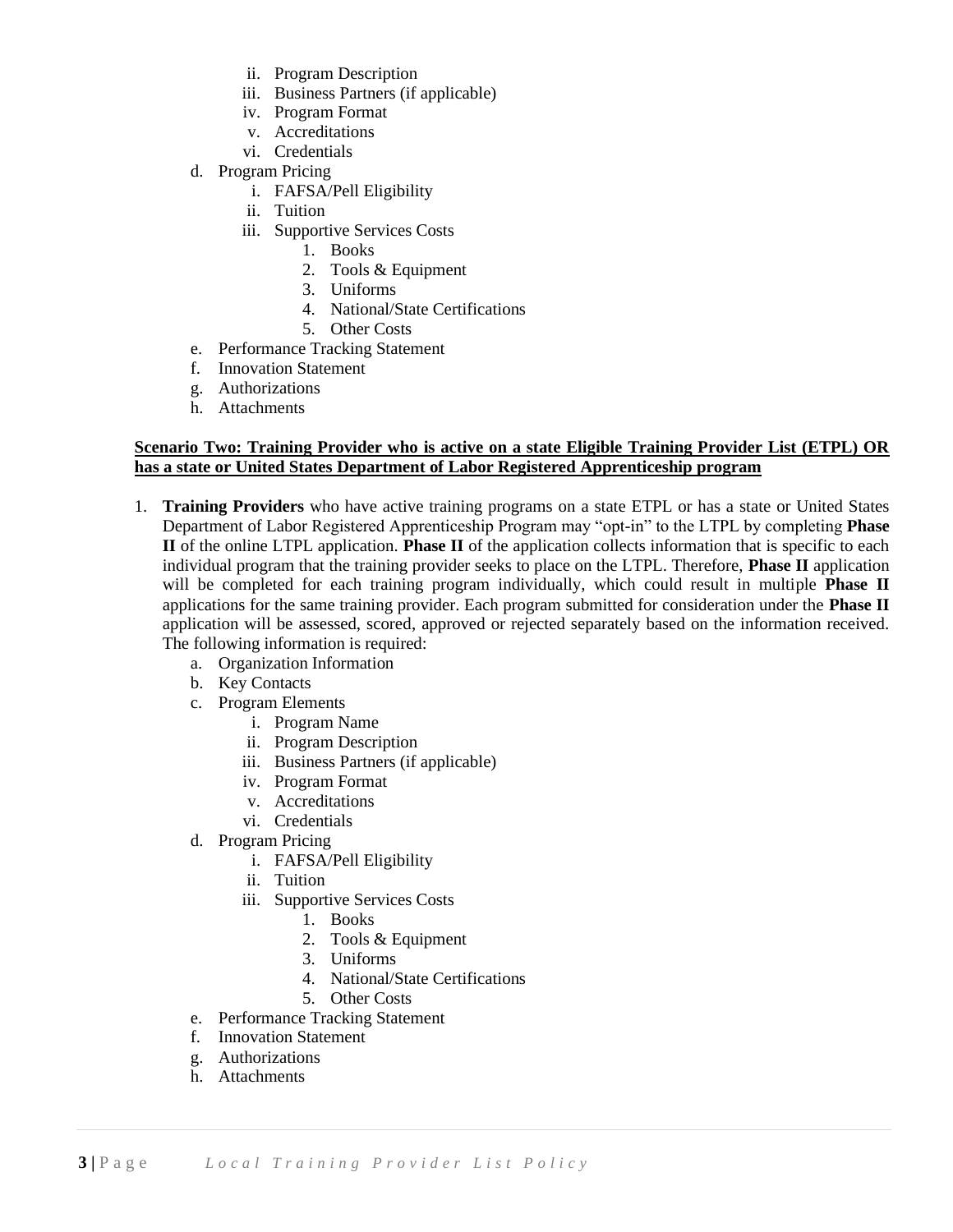The WDB has authorized Employ Prince George's Board Staff to internally review and evaluate **Phase I and Phase II**  applications for content and completion. Employ Prince George's Board staff are authorized by the WDB to approve all training provider, apprenticeship providers and associated programs for the LTPL. All approved programs will be added to the LTPL and will be eligible to receive non-WIOA training funds to support job seekers who select their program(s) for training.

All Training Providers approved for the LTPL must complete an American Job Center Community Network Partnership Agreement. Additionally, Training Providers must execute a Fiscal Agreement with each Service Provider that agrees to send program participants to the provider for training. A Fiscal Agreement must be executed and active to receive non-WIOA training funds.

# **TRAINING PROGRAM REQUIREMENTS**

A training provider must provide a program (or sequence of programs) that lead to:

- An industry-recognized certificate or certification, a certificate of completion, a certification of completion of a registered apprenticeship, and/or a license recognized by a State or National Organization
- Employment

Training programs may be delivered as stackable services and can be provided in-person, online or in a blended approach. Credentials must be recognized industry specific skills. Credentials awarded for job readiness training are not considered industry specific certificates.

#### **Registered Apprenticeships**

Registered Apprenticeship Programs with the United States Department of Labor (USDOL), Maryland Department of Labor (MD DOL), or an entity acting as the Registered Apprenticeship regulator in an Office of Apprenticeship (OA) State are automatically eligible to be included on the LTPL and will only be required to complete Phase II of the online application. Registered Apprenticeship Programs are not subject to the same eligibility, performance or reporting requirements due to the extensive application, vetting and monitoring process of USDOL, MD DOL or the respective OA State.

#### **Pre-Apprenticeship Programs**

Pre-Apprenticeship programs do not have the same automatic "opt-in" status as Registered Apprenticeships and are required to go through the same vetting process and performance requirements as all other training providers who are seeking approval for the LTPL.

# **CONTINUED ELIGIBLITY PROCESS**

After the initial eligibility period of two years, the training provider, with the exception of Registered Apprenticeship programs, must apply for continued eligibility for each program of training, and resubmit an application every two years thereafter. The continued eligibility application requirement ensures that training provider and program information is accurate. Training Providers will receive an email to the provider's listed point of contact 90 days prior to the expiration of a program's approval status. It is the responsibility of the LTP to keep their point of contact updated.

The WDB has authorized Employ Prince George's Board Staff to internally review and evaluate LTP's for continued eligibility. Employ Prince George's will consider the following elements when considering continued eligibility.

- a. Program Completion Rate
- b. Program Credential Attainment Rate
- c. Program Licensure Pass Rate (if applicable)
- d. Documentation of compliance with all state licensure requirements and current licensing status, if applicable